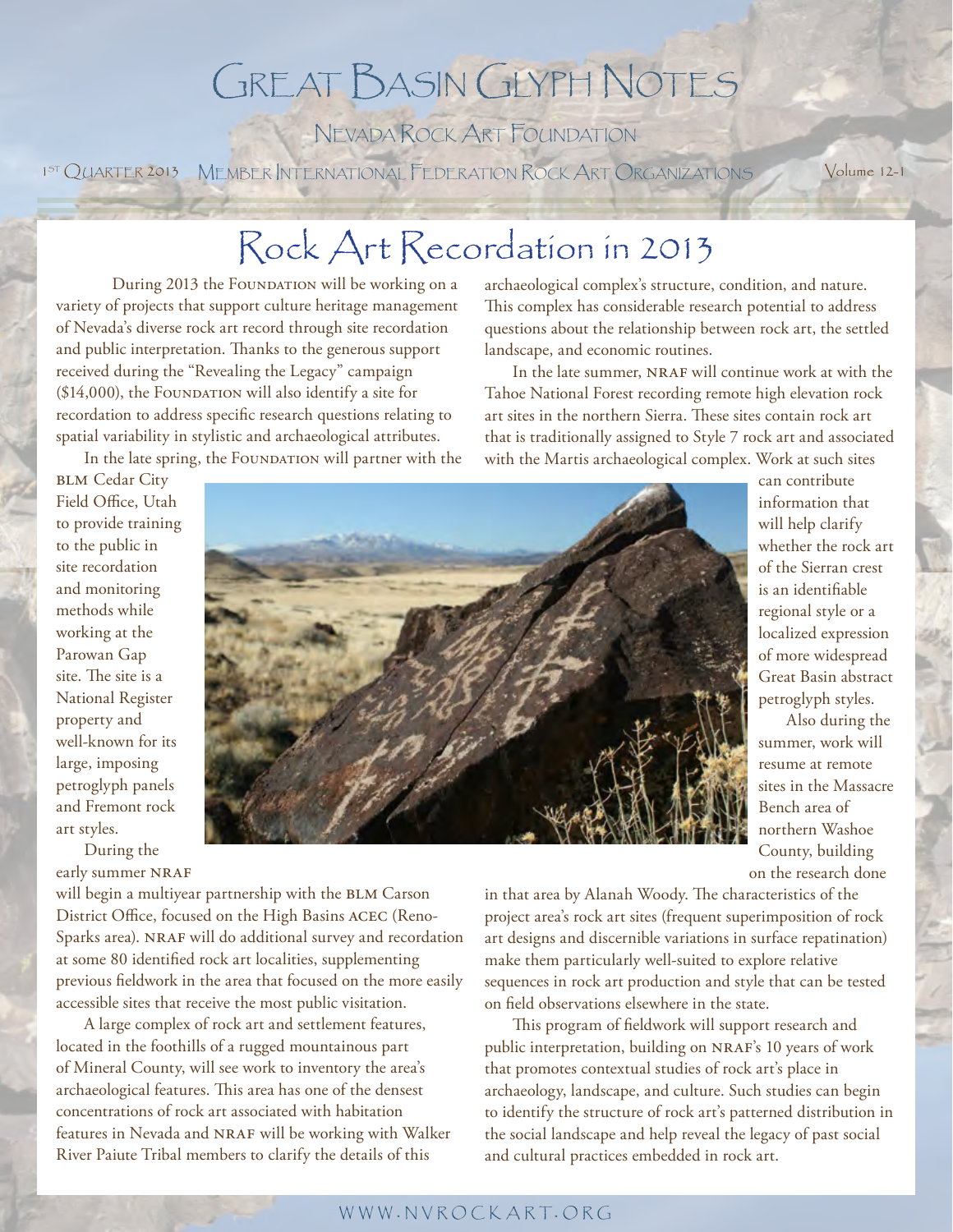### From the President

On November 17, 2012, Dr. James P. Barker (Pat) stepped down as president of the NEVADA ROCK ART FOUNDATION Board after four event filled years. Pat had served on the NRAF board prior to being elected its president and provides the greatest continuity from the original board when NRAF was chartered as a non-profit in 2002.

If our first president, Dr. Donald Fowler, helped create the vision of NRAF, Pat is responsible for helping define our concrete mission and goals. After Alanah Woody, our founding Executive Director died, Pat volunteered time to work with the new director, Dr. Angus Quinlan, to complete the analysis and report writing on projects begun by NRAF under Alanah's direction, including the initial work at Dry Lakes Basin. These efforts resulted in significant long-term collaborations with federal and state agencies that saw several important documentation projects completed. Pat's distinguished work with the High Basins project report was recognized at the 2008 NRAF Annual Meeting with the presentation of the Alanah J. Woody Award for exceptional service to the FOUNDATION.

an. $\overline{\phantom{a}}$ Pat, in collaboration with other board members, also helped shape the NRAF mission in the 2005 strategic plan. Our mission today is defined based on this early plan, identifying goals that should be pursued by NRAF: to identify, record, research, preserve and protect rock art. These goals guide our daily work. If someone wants us to do work that doesn't contribute to the mission, we don't do it. We partner with agencies, organizations, businesses and property owners to achieve our goals, recognizing that none of us can do it on our own. Pat also was a driving force in the development of a new and modified strategic plan, still in draft, that will guide NRAF for the next five years. I'll touch on that topic in a future report.

During these tough economic times, Pat, working alongside our executive director, Gus, applied for and found funding to continue NRAF's mission. Although Pat is no longer president, he continues to volunteer his time to find additional funding for research, and is completing a nomination for the Lagomarsino Canyon Petroglyphs to become a National Historic Landmark, the highest designation possible for a prehistoric site in this nation and an honor reserved for properties of national importance. And Pat continues to serve on the NRAF Board until the end of 2013, as acting Treasurer and elder statesman, providing guidance and corporate knowledge of the organization to new board members.

known Pat since 1988 when he became the state archaeologist for the Bureau of Land Management while I worked at the State Historic Preservation Office. He has always been a straight shooter and told people what he thought, took responsibility for his actions and those of his agency, and



always moved the field of archaeology in Nevada toward professionalism and enhanced scientific knowledge. He continues on this path at NRAF. Next time you see him at a function, I hope you will let him know how much you appreciate what he has done. I am grateful that he has made it an easier task for me to become new president of the NRAF board because of all he has accomplished in four years. I have some big shoes to fill.

Alice Baldrica, President, Board of Directors

### **New Board Member: James Bunch, MA**

Jim is from the Pacific Northwest where he received his BA in Anthropology from the University of Washington-Seattle. Afterwards, he worked in contract archaeology in Washington State, primarily excavating Hudson Bay Fort sites at Fort Vancouver and Kanaka Village and Kettle Falls, wa under the direction of Dr. David Chance. His work in Idaho, under Drs. Ken Ames and Max Pavesic, included excavating an early Archaic Period site along the Clearwater River. Prior to completing his ma in Anthropology at the University of Nevada, Jim and his wife, Patti, worked for the Nevada State Museum in the mid 70's under Jonathan Davis and Mary Rusco as a member of the original survey team and conducted excavations at Rye Patch Reservoir as a teaching assistant for the Anthropology Department's field school, University of Nevada-Reno. Jim has undertaken specialized training in several areas of research, methodology, preservation and conservation through UNR advanced programs, National Preservation Institute (npi) and from the Federal Highway Administration (FHWA). He retired in 2010 after 30 years of State Service as an archaeologist for NDOT. He and Patti recently formed their own consulting firm, Eetza Research Associates, and continue to be actively involved in the profession. Jim's principal research interests are the Formative Period and ceramics of the Great Basin, Mesoamerica, and in their spare time, traveling abroad and home-brewing.

I can't claim to be impartial in this tribute to Pat. I've

WWW.NVROCKART.ORG 641 JONES STREET RENO NV 89503 775-323-6723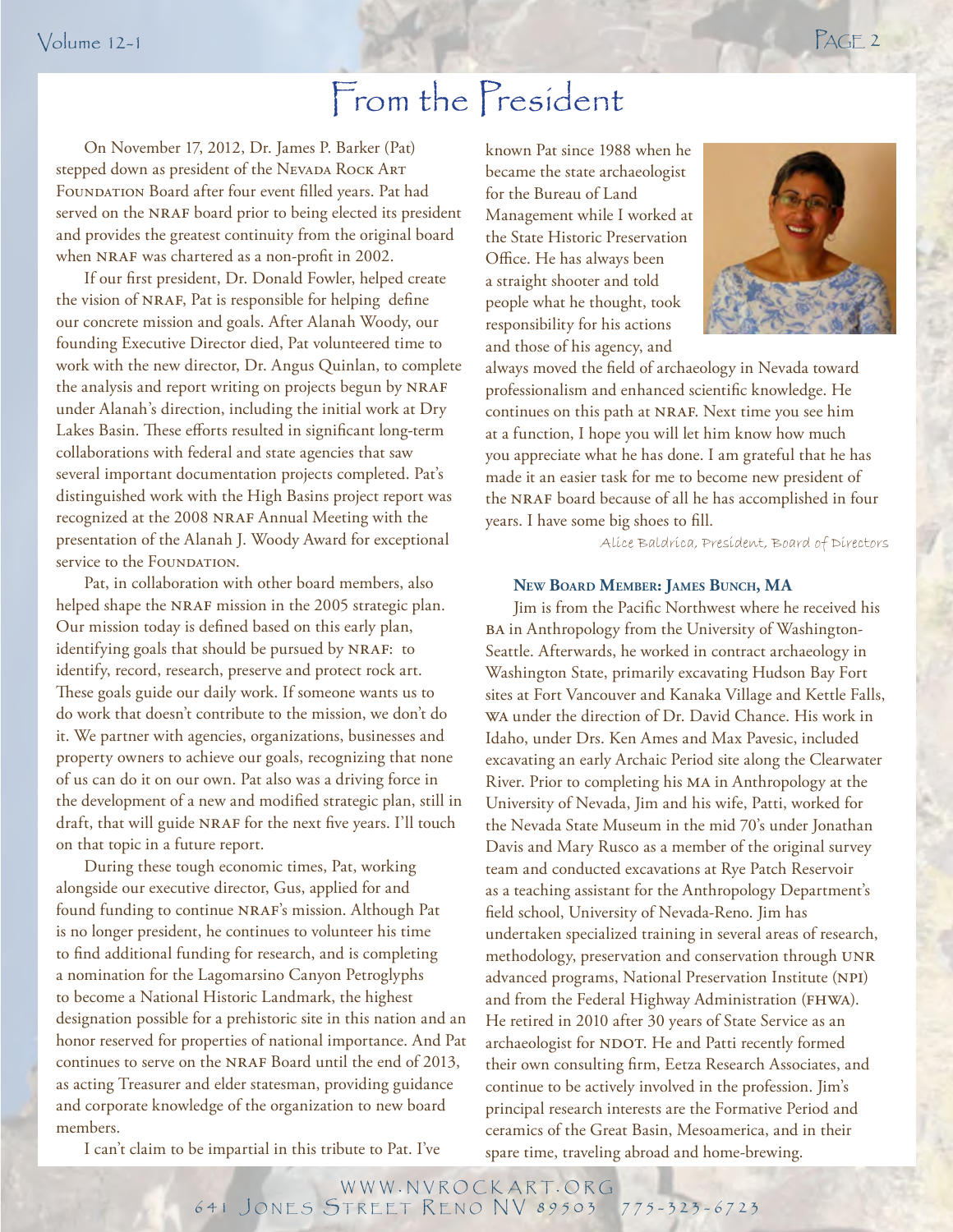### Volunteer Profile: Sue Anne Monteleone

### by Janice Hoke

Sue Ann Monteleone has been enthusiastic about rock art long before NEVADA ROCK ART FOUNDATION began. Growing up in San Diego, she earned a ba in anthropology at San Diego State University and became friends with Ken Hedges, a Western rock art researcher in the early 1970s. She, Hedges, and many others attended the first meetings of the American Rock Art Research Association in Farmington, nm, and China Lake, ca. In the mid-1990s, she, Alanah Woody, NRAF co-founder, and Alvin McLane, Nevada explorer, were invited to the first Mojave Rock Art Workshop.

After college, Monteleone worked for CalTrans doing archaeological surveys, then moved to Nevada in 1978. While employed at the Desert Research Institute in Reno, she became impatient with site reports she would enter into the research database for their incomplete descriptions of rock art on the Nevada Test Site.

"They would write, 'paint in a shelter,' but wouldn't even say what color of paint," she remembers.

She got a chance to accompany DRI researchers to the test site for a week to see petroglyphs that stretched for a mile up and down Fortymile Canyon. The team photographed, made notes and drew maps of the large concentration of rock art. "It was almost like Lagomarsino," Monteleone said.

While in the process of planning research for a master's degree, she realized she could not handle a massive project like the extensive test site canyon. So she decided to concentrate on painted shelters on the test site, using that data for her MA in anthropology at the University of Nevada, Reno, in 1994 under the guidance of NRAF charter board member Kay Fowler.

After leaving DRI, she worked as an anthropology assistant at the Nevada State Museum in Carson City in 1990, then became the museum registrar in 1999, the position she holds today. While Alanah Woody was museum collections manager, she and Monteleone often worked together visiting rock art sites and writing papers. "She kept me going," Monteleone said.

A charter member of the Nevada Rock ART FOUNDATION, Monteleone has participated in NRAF projects, including every session of the Lagomarsino Canyon documentation as well as an early recording and cleanup of Court of Antiquity on the Truckee River, and

preliminary research programs at Grimes Point Archeological Area near Fallon.

Another passion stemming from her interest in Nevada native people and cultures has become basketry. Wanting to know more about how the museum's baskets were made, she has studied with several Native American basketmakers, including Julia and Lucy Parker, Theresa Jackson, JoAnn Martinez, Veltha



Sue Ann Monteleone working field drawing at Court of Antiquity. Photo by Jeannette McGregor

Dunnett and Sue Coleman. She is a founding member of the Great Basin Native Basket Weavers, volunteering at the Western Regional Basket Gathering at Rancho San Rafael Park in Reno, and a member of the Great Basin Basketmakers guild.

"It is very peaceful and fulfilling," she said of her basketmaking. "It is fascinating to think about what was in a person's mind when making a basket."

Because of her lifelong involvement with rock art, she has a long-range view of the impact of NRAF on the fields of Western US archaeology and preservation. Before NRAF's founding, some work by professionals and amateurs had been done to document rock art sites, most notably Grimes Point and Hickison Summit. But NRAF's efforts to educate the public about the value and importance of preserving rock art have pushed federal agencies and landowners to do more, Monteleone believes. "Fifteen years ago, the federal land agencies would not have put such a serious effort into rock art protection," she stated. "It's wonderful that NRAF is becoming a better research group. Rather than out-ofstate archaeologists writing about our rock art, NRAF has better information and data and is putting the picture together."

Correction: Last issue's photo of Teri Ligon was incorrectly attributed to Janice Hoke.

i n f o @ n v r o c k a r t. o r g P. O. BOX 35892 LAS VEGAS, NV 89133 702-804-6723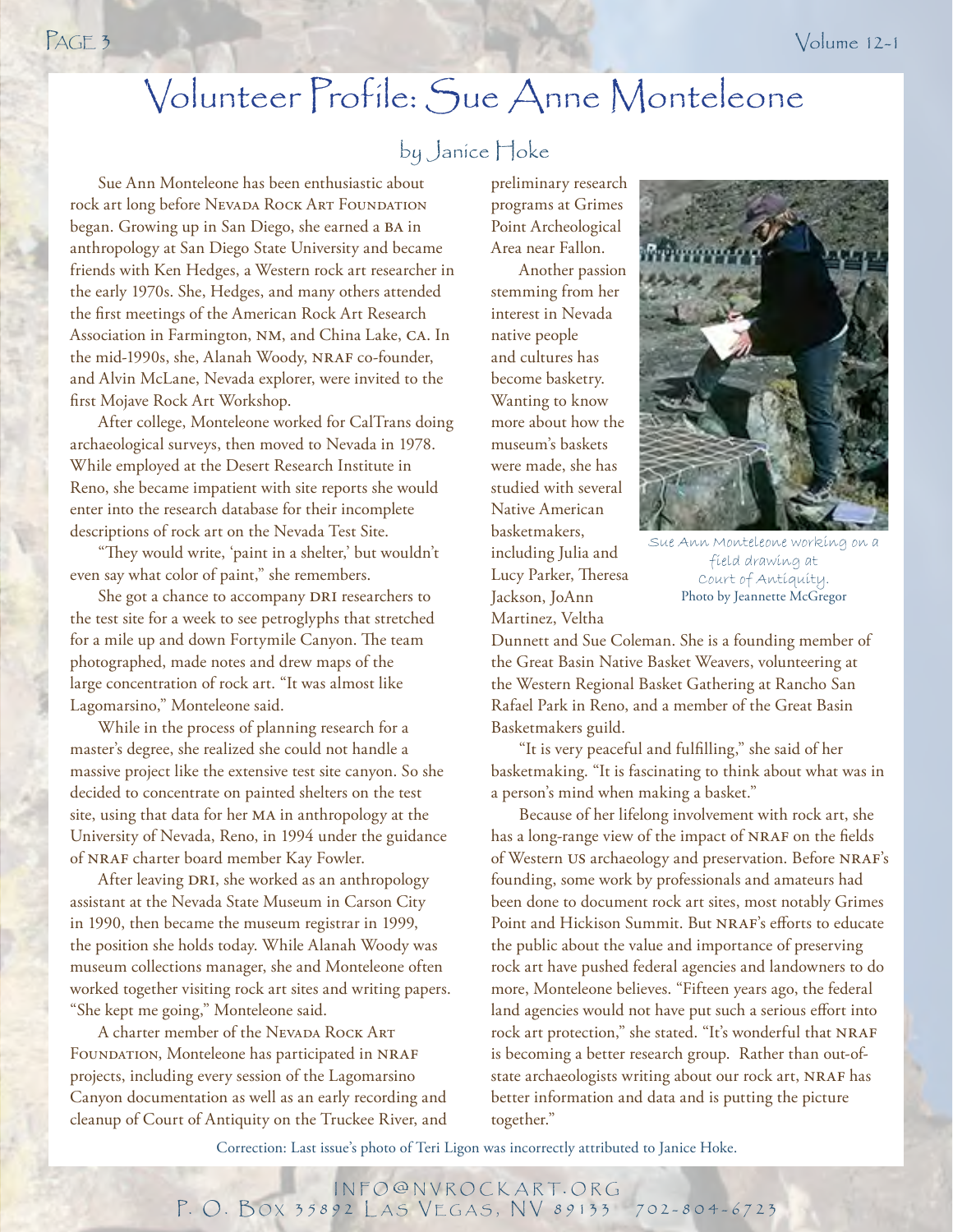Volume 12-1 PAGE 4



Tenth Annual Meeting<br>Inscribing History

May 17-19, 2013

**Location** 

## The National Automobile Museum

10 Lake Street Reno, NV 89501

May 17, Friday Opening Reception 5:30 - 7:00 pm Automobile Museum Complimentary hors d'ouevres Cash Bar (wine and beer)

> May 19, Sunday Field Trips TBA

May 18, Saturday 9:00 am - 4:00 pm Annual Meeting Presentation of Papers Automobile Museum Theater Complimentary Coffee and Tea 6:00 - 8:00 pm Award Banquet Automobile Museum Cash Bar (wine and beer)

Nevada Rock Art Foundation Working for the Conservation of Nevada's Rock Art Heritage

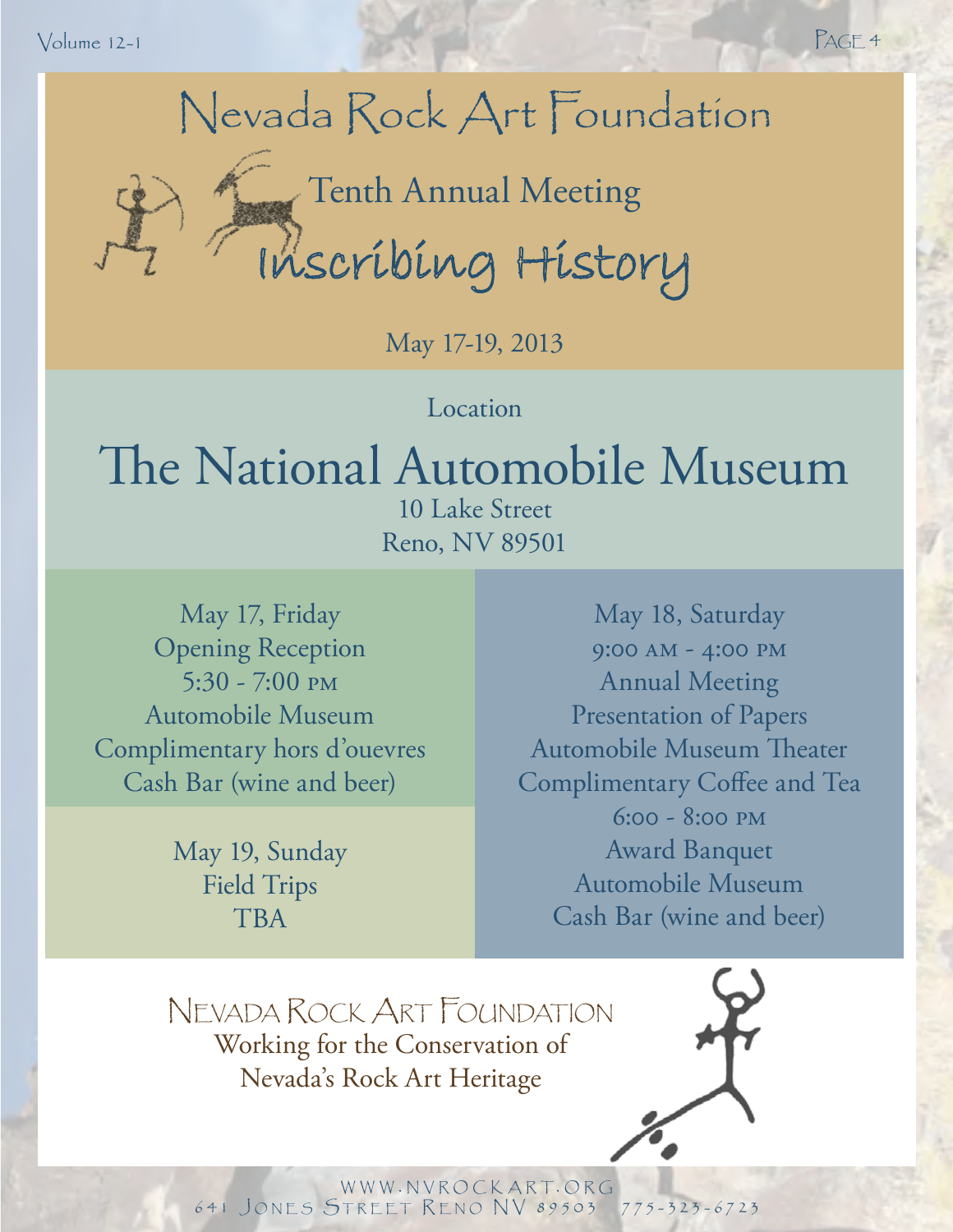## Nevada Rock Art Foundation

# Tenth Annual Meeting<br>Inscribing History

May 17-19, 2013

Host Hotel

## Siena Hotel, Spa and Casino

One South Lake Street, Reno NV (across the street from Automobile Museum--walking distance)

Rates: Standard King or Queen, \$89 Friday and Saturday; \$69 Sunday; per room, per night, single or double occupancy. Rates are subject to Washoe County room tax, which is currently thirteen and one-half percent (13.5%) per room, per night. Rates are also subject to a \$7.50 per room, per night Resort Fee and a \$2.00 per room, per night City of Reno mandated facility fee. The Resort Fee provides guests with airport transportation, valet & self-parking, access to the hotel's pool and fitness center, as well as wireless internet access throughout the property.

Reservations can be telephoned directly to Hotel Reservation Department at 1-800-339-6051. In order to receive the group rate, callers must identify their affiliation with the **Nevada Rock Art Foundation**.

The cut-off date is 04/18/13. Reservation requests received after the cut-off date will be accepted by Hotel at a space and rate availability basis only.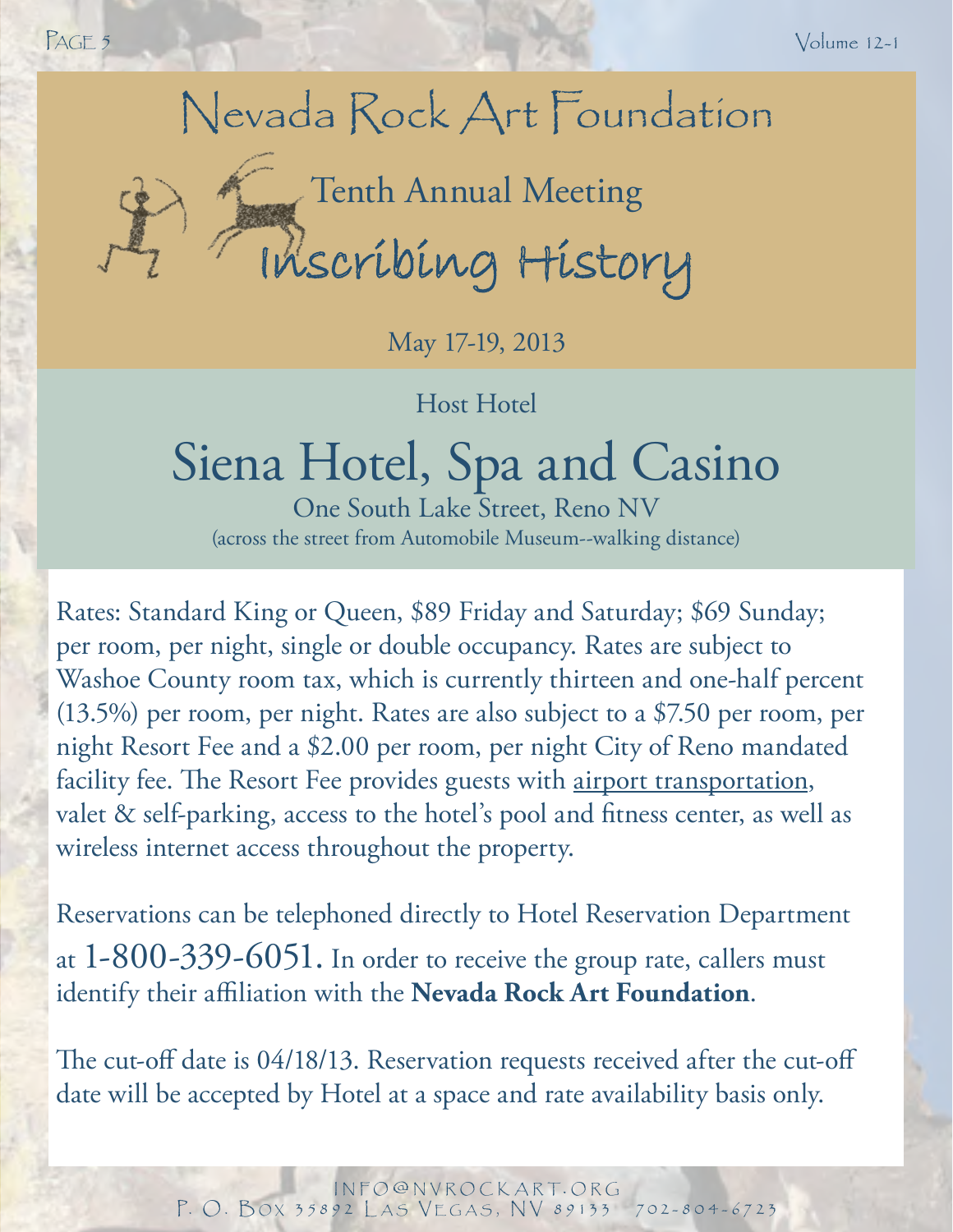Volume 12-1 PAGE 6

## Nevada Rock Art Foundation Tenth Annual Meeting<br>Inscribing History

May 17-19, 2013

## Call for Papers

Presenters are encouraged to explore the unique perspectives of Great Basin cultures provided by rock art, as well as developments in method, stylistic analyses, and fieldwork results.

Presentations are limited to 15 minutes, with 3-5 minutes for questions. PowerPoint is strongly preferred. Overhead or slide projectors will be available upon special request, which must be made at the time of submission. Papers will be presented on Saturday, May 18th.

Email is the preferred method of submission. Abstracts should be emailed to

### abstracts@nvrockart.org

and the subject line should read "NRAF 2013 Abstract-*primary author's last name*".

### Nevada Rock Art Foundation Student Paper Award

This award will be made to the best student submission, and comes with a \$500 award. The subject line should read "NRAF 2013 Abstract Student Award- *primary author's last name*" if you wish to be considered for this award.

> Nevada Rock Art Foundation Working for the Conservation of Nevada's Rock Art Heritage



WWW.NVROCKART.ORG 641 JONES STREET RENO NV 89503 775-323-6723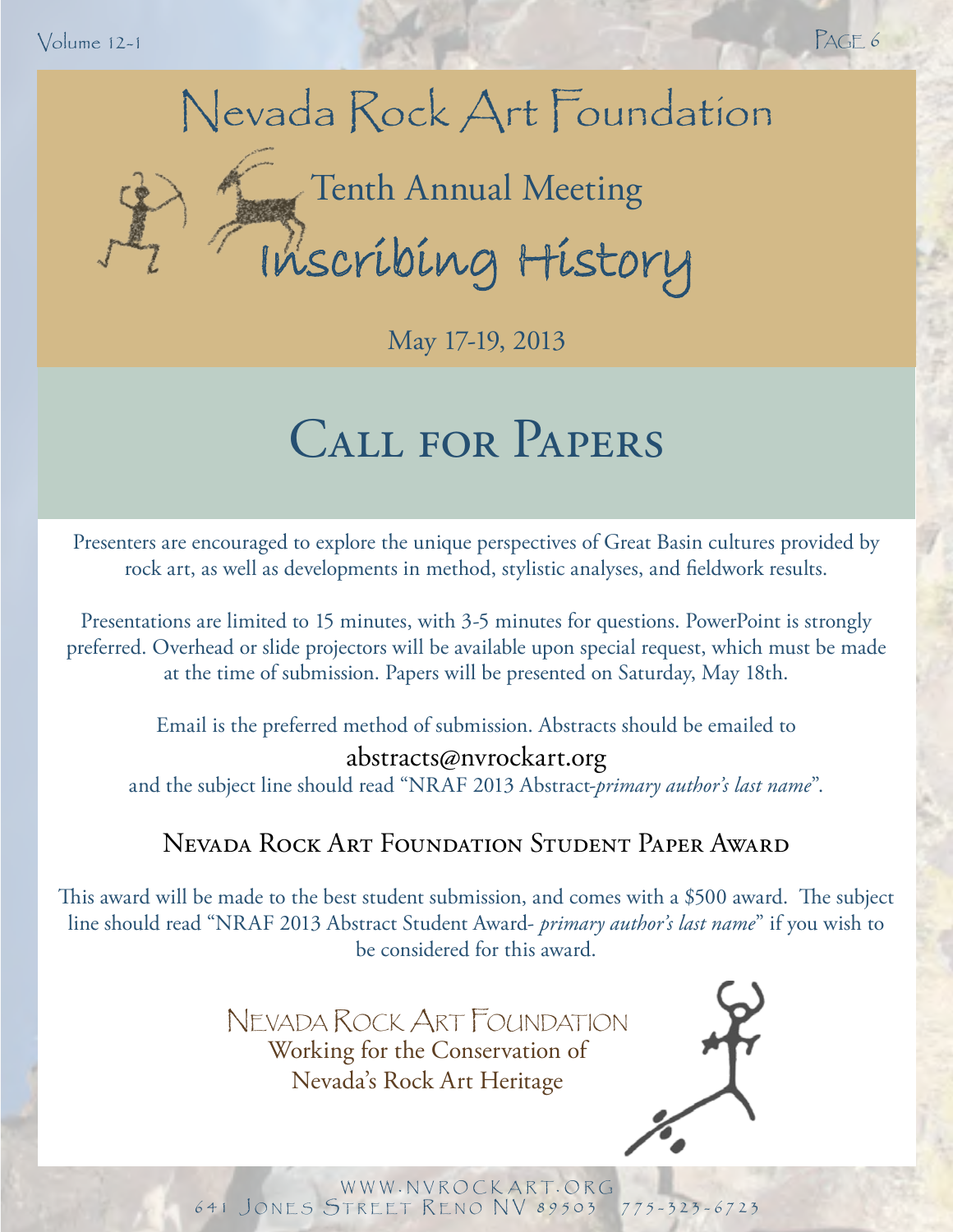| PAGE 7                                                                                      |                                                                                                                       |                                                                                                                                | $Volume 12-1$                                                                             |
|---------------------------------------------------------------------------------------------|-----------------------------------------------------------------------------------------------------------------------|--------------------------------------------------------------------------------------------------------------------------------|-------------------------------------------------------------------------------------------|
| Nevada Rock Art Foundation<br>Tenth Annual Meeting<br>Inscríbíng History<br>May 17-19, 2013 |                                                                                                                       |                                                                                                                                | <b>Meeting Registration</b>                                                               |
| Name                                                                                        |                                                                                                                       |                                                                                                                                |                                                                                           |
| Address                                                                                     | <u> 1989 - Johann Harry Harry Harry Harry Harry Harry Harry Harry Harry Harry Harry Harry Harry Harry Harry Harry</u> |                                                                                                                                |                                                                                           |
|                                                                                             |                                                                                                                       |                                                                                                                                |                                                                                           |
| <b>REGISTRATION</b> (add \$15 for registration after April 20 <sup>th</sup> ):              | \$25 per person/ \$30 for non-members<br>(Atlatl and above members receive complimentary registration)                |                                                                                                                                |                                                                                           |
|                                                                                             | I plan on attending the evening welcome reception on Friday, May 17th.                                                |                                                                                                                                |                                                                                           |
| need ________ tickets.                                                                      |                                                                                                                       |                                                                                                                                | I plan on attending the banquet on the evening of Saturday, May 18 <sup>th</sup> and will |
|                                                                                             | <b>BANQUET</b> (\$35 per person, RSVP due April 20 <sup>th</sup> )                                                    |                                                                                                                                |                                                                                           |
| ANNUAL MEETING MERCHANDISE (\$15 each, circle size and quantity ordered):                   |                                                                                                                       |                                                                                                                                |                                                                                           |
| T-SHIRTS: SMALL__________ MEDIUM_______ LARGE_________ XL_________ XXL_________             |                                                                                                                       |                                                                                                                                |                                                                                           |
| HATS                                                                                        |                                                                                                                       |                                                                                                                                | TOTAL \$                                                                                  |
| I wish to pay by:                                                                           | $\Box$ Check $\Box$ MC $\Box$ VISA                                                                                    |                                                                                                                                | (sorry, no AMEX)                                                                          |
|                                                                                             |                                                                                                                       |                                                                                                                                |                                                                                           |
|                                                                                             |                                                                                                                       |                                                                                                                                |                                                                                           |
|                                                                                             |                                                                                                                       | Return this form by April 20th to:<br><b>The NEVADA ROCK ART FOUNDATION</b><br><b>641 Jones Street</b><br><b>Reno NV 89503</b> | or register and pay online at http://www.nvrockart.org/pages/Annualmeeting.html           |
|                                                                                             | P. O. BOX 35892 LAS VEGAS, NV 89133 702-804-6723                                                                      | INFO@NVROCKART.ORG                                                                                                             |                                                                                           |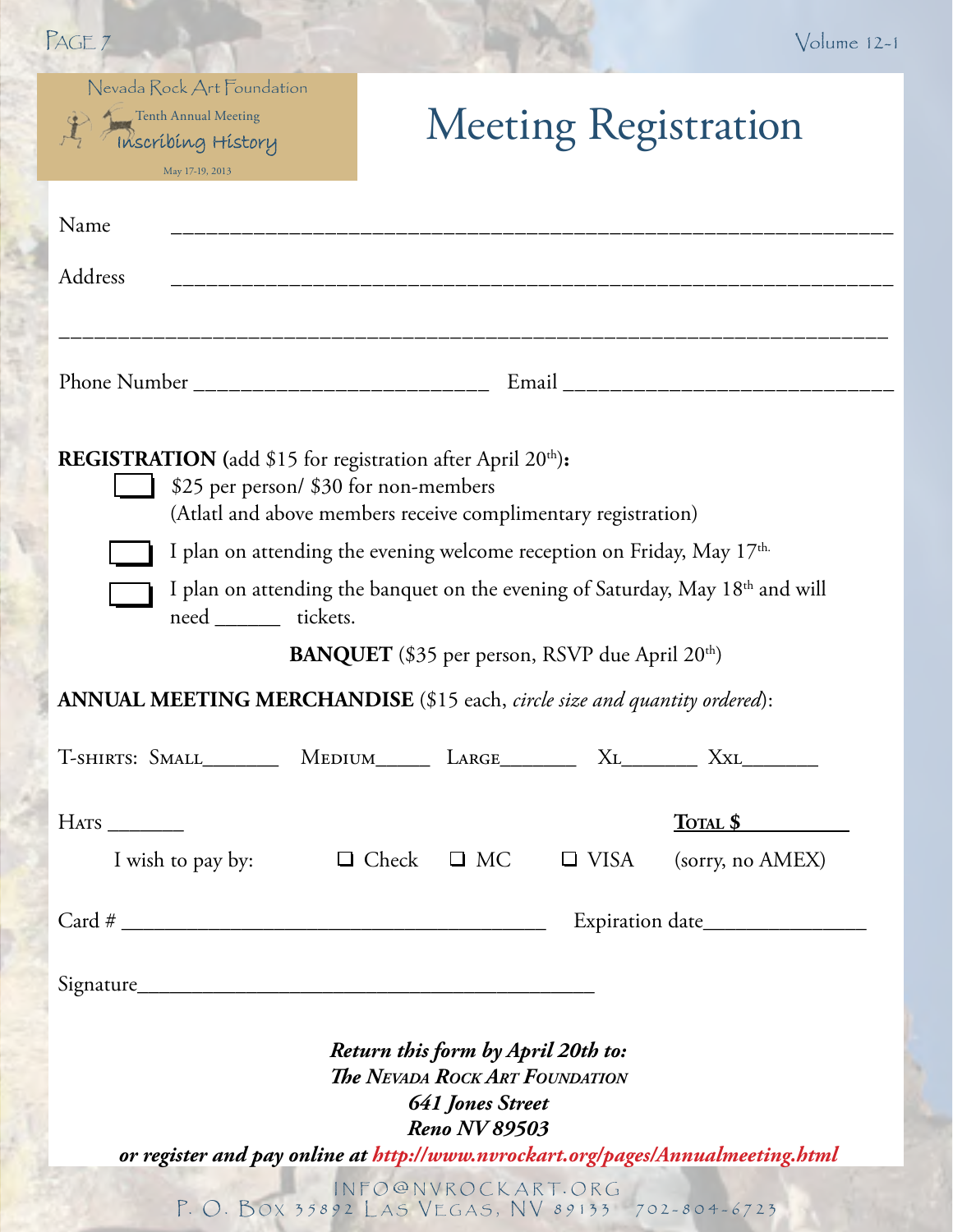| Nevada Rock Art Foundation<br>Tenth Annual Meeting                                                                     |                                                                                                                         |                  |
|------------------------------------------------------------------------------------------------------------------------|-------------------------------------------------------------------------------------------------------------------------|------------------|
| Thscríbing History<br>May 17-19, 2013                                                                                  | <b>VENDOR Registration</b>                                                                                              |                  |
| Name                                                                                                                   |                                                                                                                         |                  |
| Address                                                                                                                |                                                                                                                         |                  |
|                                                                                                                        |                                                                                                                         |                  |
| <b>REGISTRATION</b> (add \$15 for registration after April 20 <sup>th</sup> ):<br>\$25 per table/ \$30 for non-members | (A table and two chairs are provided for each vendor)                                                                   |                  |
|                                                                                                                        | I plan on attending the evening welcome reception on Friday, May 17th.                                                  |                  |
|                                                                                                                        |                                                                                                                         |                  |
| need _______ tickets.                                                                                                  | I plan on attending the banquet on the evening of Saturday, May 18 <sup>th</sup> and will                               |                  |
|                                                                                                                        | <b>BANQUET</b> (\$35 per person, RSVP due April 20 <sup>th</sup> )                                                      |                  |
| ANNUAL MEETING MERCHANDISE (\$15 each, circle size and quantity ordered):                                              |                                                                                                                         |                  |
| T-SHIRTS: SMALL__________ MEDIUM_______ LARGE_________ XL_________ XXL_________                                        |                                                                                                                         |                  |
| HATS                                                                                                                   |                                                                                                                         | TOTAL \$         |
| I wish to pay by: $\Box$ Check $\Box$ MC                                                                               | $\Box$ VISA                                                                                                             | (sorry, no AMEX) |
|                                                                                                                        |                                                                                                                         |                  |
|                                                                                                                        |                                                                                                                         |                  |
|                                                                                                                        |                                                                                                                         |                  |
|                                                                                                                        | Return this form by April 20th to:<br><b>The NEVADA ROCK ART FOUNDATION</b><br>641 Jones Street<br><b>Reno NV 89503</b> |                  |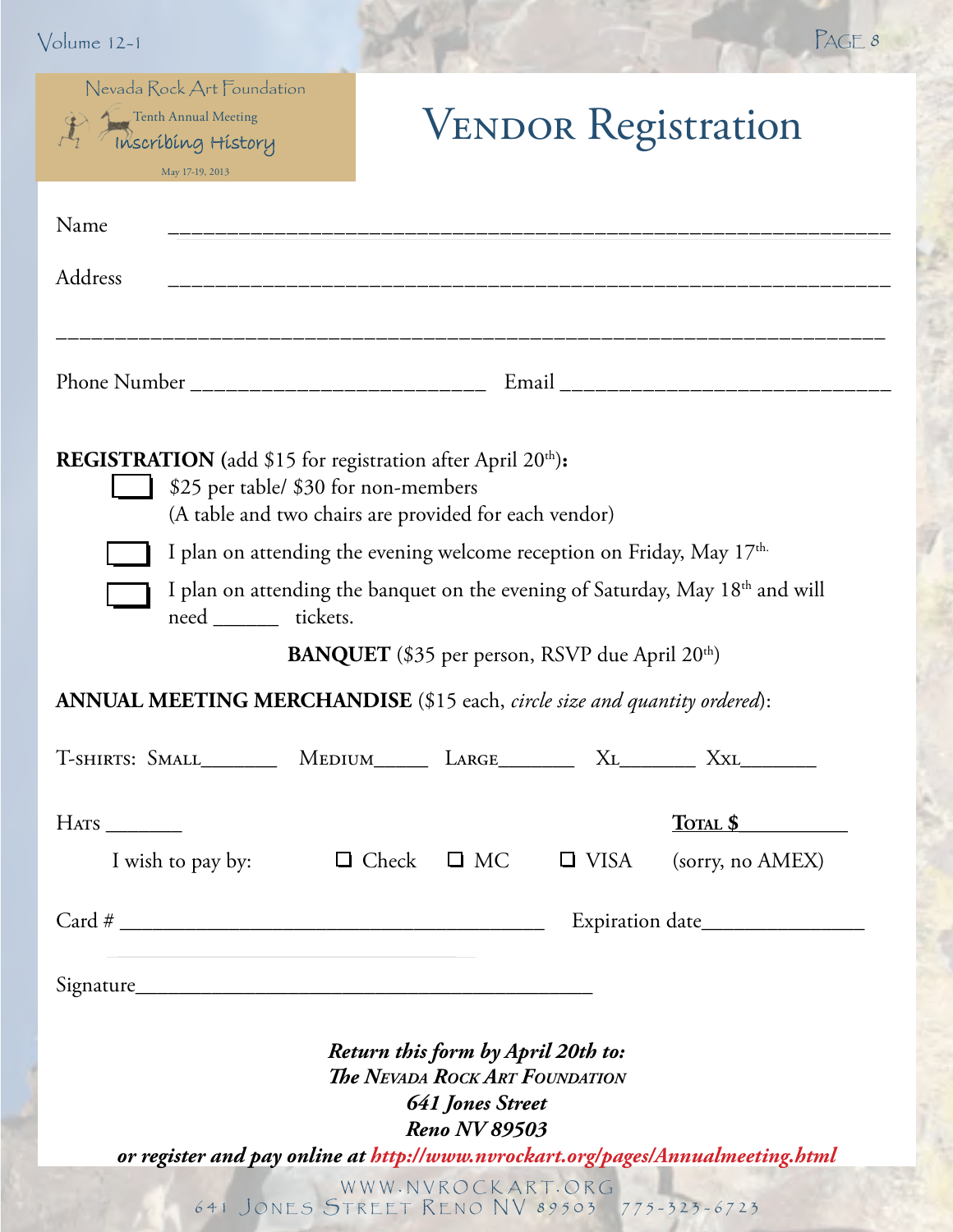Email

### Membership Levels, Annual Dues, and Benefits As a member of the Nevada Rock Art Foundation, you will become an important participant in discovering and preserving the cultural and artistic legacy of the prehistory of Nevada. Your membership will support the protection and preservation of Nevada Rock Art through programs of documentation, research, and public education. As a member, you will receive *Great Basin Glyph Notes*, the quarterly newsletter of the NEVADA ROCK ART FOUNDATION Special invitations to lectures, seminars and classes Memberships Levels Spiral (Individual) \$25 Bighorn Sheep (Family) \$50 Atlatl \$100+  $\sqrt{7}$  Archer \$250+  $\Box$  Weaver \$500+  $\bigotimes_{\mathcal{X}} \bigotimes_{\mathcal{Y}} \bigotimes$  $\Box$  Sunburst \$1000+ Alanah Woody Field  $\begin{array}{c} \overline{11111} \\ \overline{2111} \end{array}$   $\begin{array}{c} \overline{21111} \\ \overline{2111} \end{array}$   $\begin{array}{c} \overline{21111} \\ \overline{21111} \end{array}$ Atlatl and above members receive complimentary registration at the Annual Meeting. Archer and above members receive invitations to special events. Please make your check payable to the NEVADA ROCK ART FOUNDATION, 641 JONES STREET, RENO NV 89503 or go online to renew at http://nvrockart.org/pages/support.html. Name Address Phone  $\equiv$ If you have not yet renewed, your 2013 Membership is Past Due

You have my permission to list me on the NRAF Donor Wall.

i n f o @ n v r o c k a r t. o r g P. O. BOX 35892 LAS VEGAS, NV 89133 702-804-6723